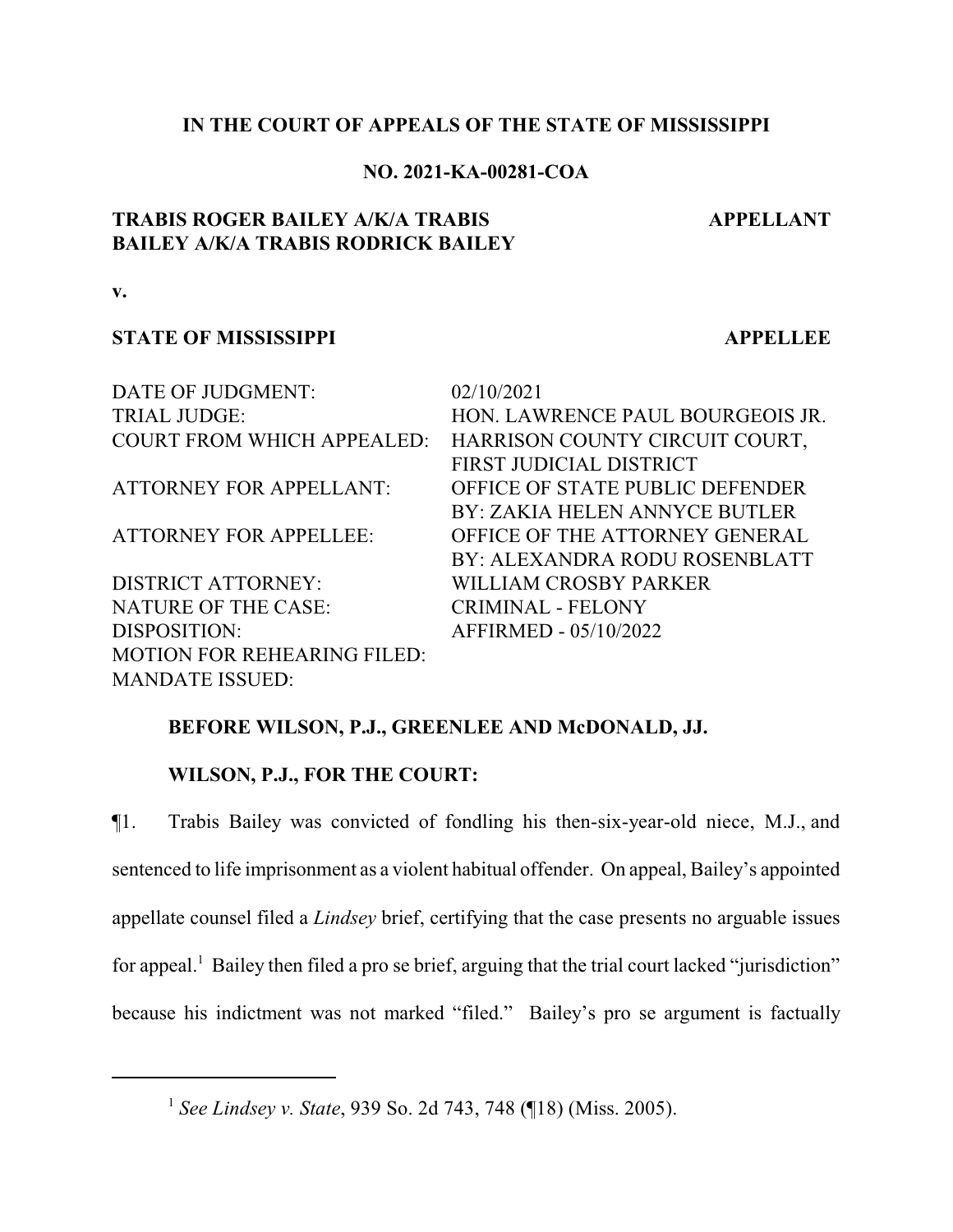mistaken and without merit. In addition, based on our independent review of the record, we concur with Bailey's appellate counsel that the case presents no arguable issues for appeal. Therefore, we affirm Bailey's conviction and sentence.

#### **FACTS AND PROCEDURAL HISTORY**

¶2. Bailey was indicted for fondling his nieces M.J. (Count I) and T.J. (Count II) on Christmas night in 2018.<sup>2</sup> At the time of the offense, Bailey was thirty-five years old, and M.J. and T.J. were six and seven years old, respectively. The indictment alleged that Bailey rubbed M.J.'s buttock with his penis and rubbed T.J.'s vagina with his hand.

¶3. At trial, M.J. testified that on Christmas night in 2018, Bailey took off her clothes, unzipped his pants, and "touched [her] private" with "[h]is private." She testified that Bailey also bit her nipples. T.J. testified that Bailey pushed her shirt up with his hands and "tried to bite [her] stomach."

¶4. The State also introduced Bailey's recorded interview with Detective Nicholas Kehoe of the Gulfport Police Department. After waiving his *Miranda* rights, Bailey confessed to Kehoe that he had removed M.J.'s clothes and put his erect penis between her buttocks. Bailey said he molested M.J. "because [he] felt like that's what she wanted." Bailey denied that he ever touched T.J. inappropriately.

¶5. After the State rested its case-in-chief, the trial judge granted a directed verdict as to Count II because T.J. did not testify that Bailey had rubbed her vagina with his hand, as alleged in the indictment, but only that he had "tried to bite [her] stomach."

 $2$  We use initials to protect the children's privacy.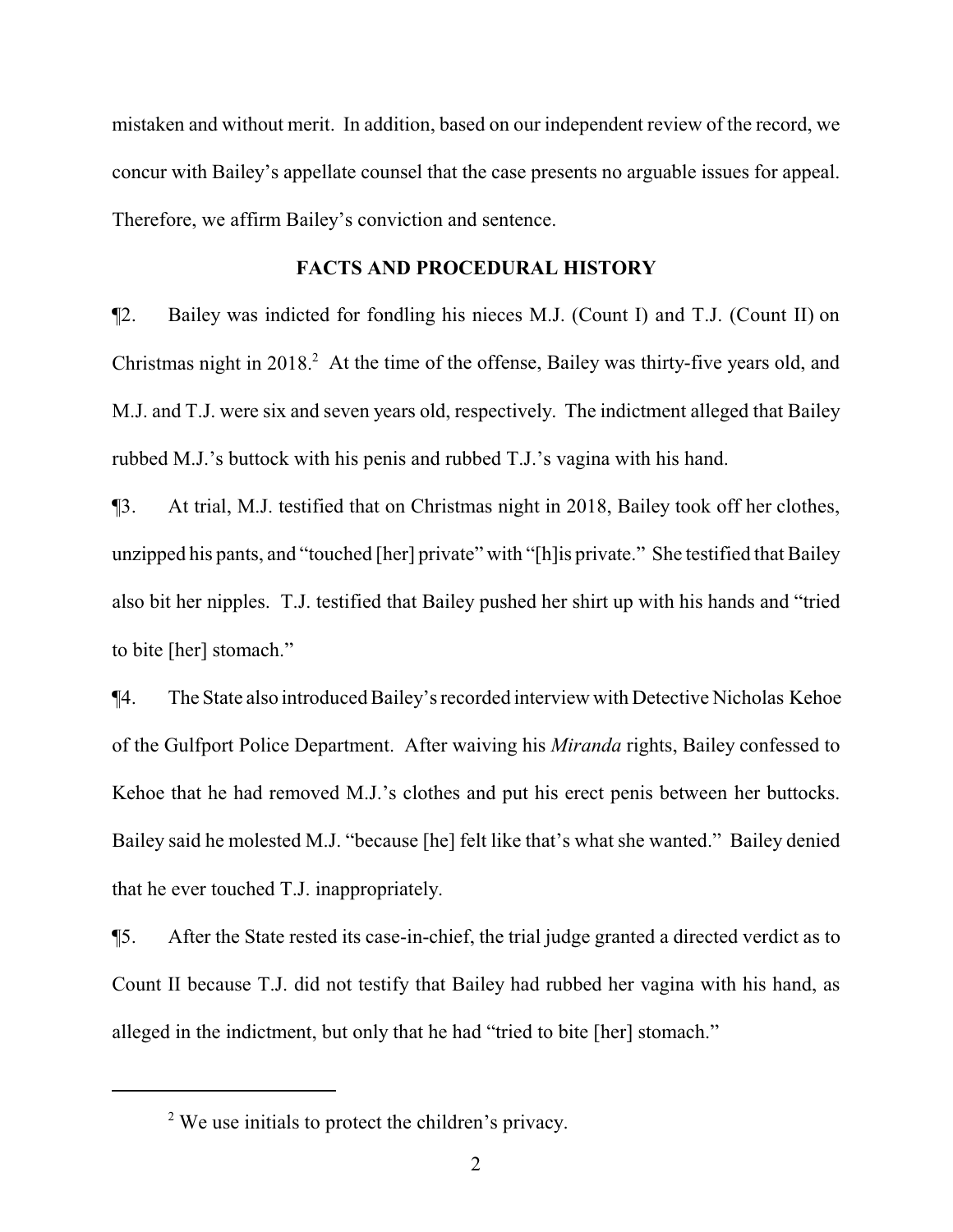¶6. Bailey testified at trial, recanted his confession, and denied that he touched either of his nieces. Bailey claimed that he confessed to molesting M.J. only because he was afraid of his brother (the girls' father), and he "felt the best place to be was locked up."

¶7. The jury found Bailey guilty of fondling M.J., and the court sentenced him to life imprisonment as a violent habitual offender.<sup>3</sup> Bailey filed a motion for judgment notwithstanding the verdict or a new trial, which was denied, and a notice of appeal.

#### **ANALYSIS**

¶8. On appeal, Bailey's appointed counsel filed a *Lindsey* brief, certifying that the case presents no arguable issues for appeal. *Lindsey* establishes the "procedure to govern cases where appellate counsel represents an indigent criminal defendant and does not believe his or her client's case presents any arguable issues on appeal." *Lindsey*, 939 So. 2d at 748 (¶18). Bailey's appellate counsel followed that procedure. In addition, this Court has "conducted an independent and thorough review of the record, and we conclude that there are no issues that warrant reversal." *Taylor v. State*, 162 So. 3d 780, 787 (¶18) (Miss. 2015). ¶9. After appellate counsel filed a *Lindsey* brief, Bailey exercised his right to file a pro se brief. *Lindsey*, 939 So. 2d at 748 (¶18); M.R.A.P. 28(b). Bailey raises only one issue, arguing that the trial court lacked "jurisdiction" because the circuit clerk did not mark the indictment "filed," as required by law. *See* Miss. Code Ann. § 99-7-9 (Rev. 2020); MRCrP 13.6(c). This argument is without merit. In fact, the circuit clerk signed Bailey's indictment

<sup>&</sup>lt;sup>3</sup> Bailey had prior convictions for sexual battery and receiving stolen property for which he had been sentenced to and served terms of one year or more. *See* Miss. Code Ann. § 99-19-83 (Rev. 2020).